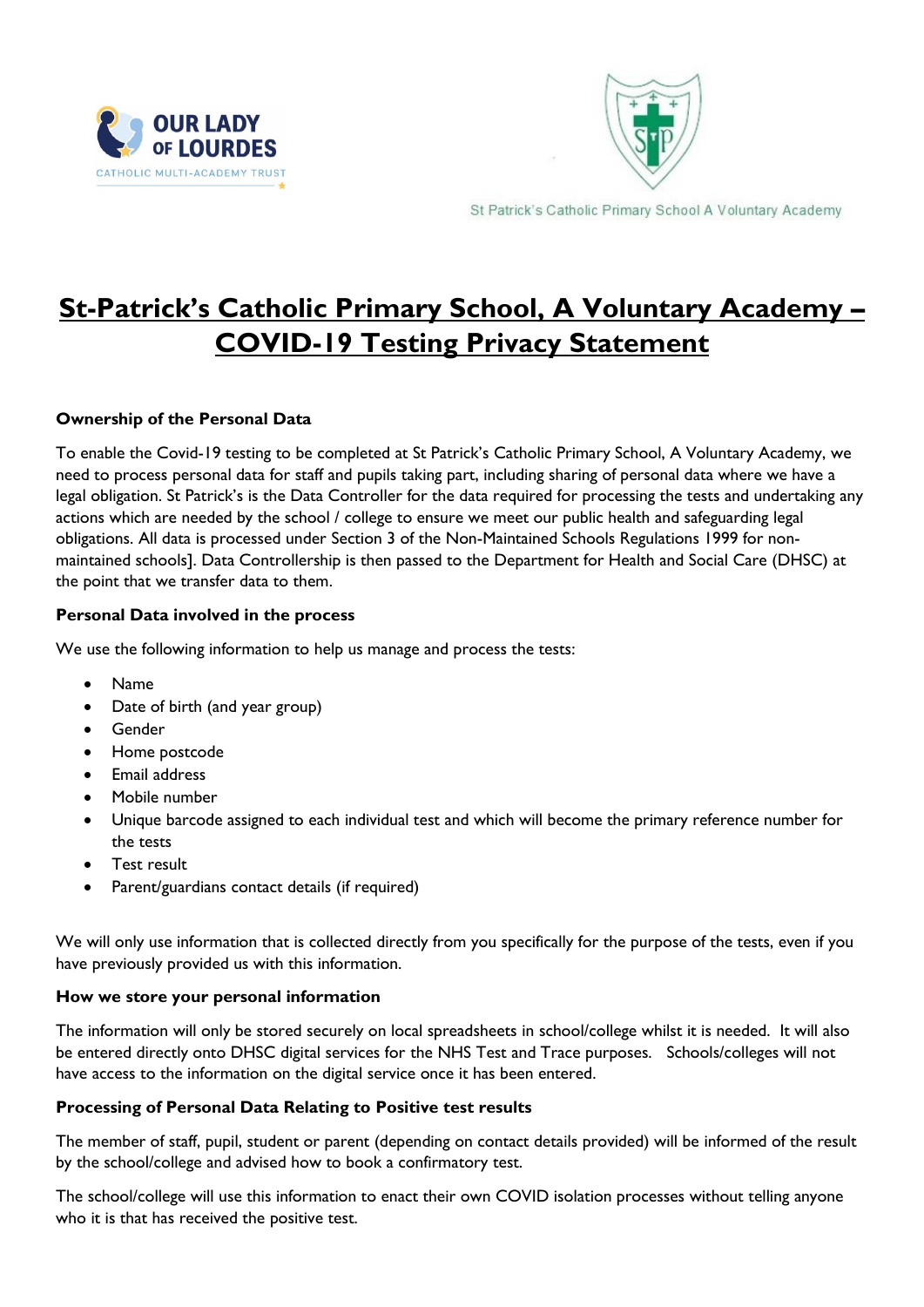The information will be transferred to DHSC, who will share this with the NHS. PHE and the Local Government will use this information for wider test and trace activities as well as statistical and research purposes.

This information is processed and shared under obligations set out in Public Health legislation under Regulations 3(1) and (4) of the Health Service (Control of Patient Information) Regulations 2002 (COPI) which allows the sharing of data for COVID related purposes.

This information will be kept by the school/college for up to 14 days and by the NHS for 8 years.

#### **Processing of Personal Data Relating to Negative test results**

The school/college will record a negative result and the information will be transferred to DHSC, NHS. PHE and the Local Government who will use the information for statistical and research purposes.

This information is processed and shared under obligations set out in Public Health legislation under Regulations 3(1) and (4) of the Health Service (Control of Patient Information) Regulations 2002 (COPI) which allows the sharing of data for COVID related purposes.

This information will be kept by the school/college for up to 14 days and by the NHS for 8 years.

#### **Data Sharing Partners**

The personal data associated with test results will be shared with DHSC, NHS, PHE and local government to ensure they take the necessary actions they need to complete under their legal obligations.

#### **Your Rights**

Under data protection law, you have rights including:

**Your right of access** - You have the right to ask us for copies of your personal information.

**Your right to rectification** - You have the right to ask us to rectify personal information you think is inaccurate. You also have the right to ask us to complete information you think is incomplete.

**Your right to erasure** - You have the right to ask us to erase your personal information in certain circumstances.

**Your right to restriction of processing** - You have the right to ask us to restrict the processing of your personal information in certain circumstances.

Your right to object to processing - You have the the right to object to the processing of your personal information in certain circumstances.

**Your right to data portability** - You have the right to ask that we transfer the personal information you gave us to another organisation, or to you, in certain circumstances.

You are not required to pay any charge for exercising your rights. If you make a request, we have one month to respond to you.

Please contact Trust Data Protection Officer (DPO), Mrs Karen Rich, at [dpo@ololcatholicmat.co.uk](mailto:dpo@ololcatholicmat.co.uk) if you wish to make a request.

#### **How to complain**

If you have any concerns about our use of your personal information, you should contact: Trust Data Protection Officer (DPO), Mrs Karen Rich, at [dpo@ololcatholicmat.co.uk](mailto:dpo@ololcatholicmat.co.uk)

You can also complain to the ICO if you are unhappy with how we have used your data.

The ICO's address:

Information Commissioner's Office Wycliffe House Water Lane Wilmslow **Cheshire**